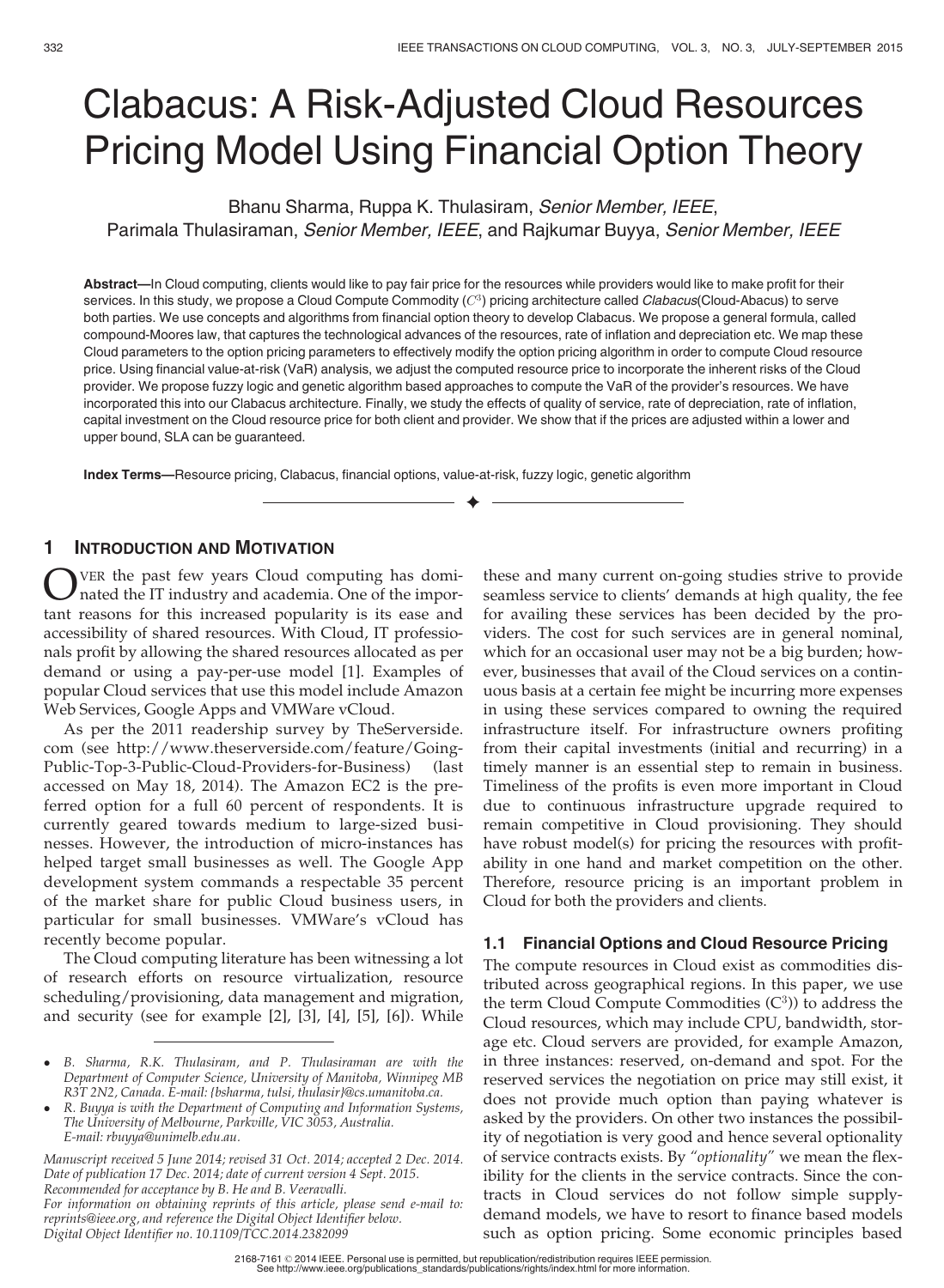model such as Net Present value (NPV), Discounted Cash Flow [7], [8], [9] do not capture important features of the flexibility and negotiability of service contracts and hence financial option pricing becomes an important parallel to the  $C<sup>3</sup>$  pricing. In addition, economic based model for pricing do not capture the technological evolution in the computing world to account for the depreciation of the resources, where as with financial model it becomes easy to integrate technology with financial principles to remain profitable and also competitive in the market. All these reasons are the impetus for the use of financial option principles to pricing  $C^3$ .

Financial options form a contract between two parties [10]. Financial options are of two types: call options and put options. A call/put option gives the holder (client) the right to buy/sell an underlying asset (such as a stock (Cloud resource)) at a future date at a price (the strike price) specified at the time of writing the option. The writer (Cloud service provider) of the option is obliged to the decision of the holder. These two types of options are exercised in the market in different styles. In this paper, we use one simple style of option, the European option. A European option grants the holder the right to exercise the option only at the maturity date.

In this paper, we map each of the Cloud resources as an individual asset in the option contract and model the problem of resource pricing as an option pricing problem.

# 1.2 Mapping  $C^3$  and Contribution

Three major parallels between financial option and  $C<sup>3</sup>$  are:

- 1) Pricing of Cloud resources is still in its early stages and researchers are looking for effective ways to price them. One of the major contributions of this research is mapping Cloud resource pricing to wellestablished financial option pricing models and apply them to compute prices for the Cloud resources. This mapping is discussed in Section 3 with the aid of one of the intuitive models, binomial lattice, in Section 4.
- 2) Another major research area in finance is estimating the risk associated with investments and it requires intricate mathematical formulation and heuristics. The financial risk associated with the Cloud data center is not well understood and the second major contribution of this work is to apply the risk estimation models from finance to Cloud computing. We propose fuzzy logic and genetic-algorithm (GA) approaches for evaluating value-at-risk (VaR) for data centers as explained in Section 5. In order for the data center to remain profitable, resource prices computed using option pricing techniques will be adjusted knowing the VaR for the data center.
- 3) In Cloud computing, counter-party risk is common. That is, service providers who do not own resources are in such vulnerable position of breaching the service level agreements (SLA) with the clients if and when infrastructure owner defaults on his/her responsibility of providing resources to the service provider. The third contribution of the research is to use the principles of Collateral Service Agreements

(CSA) concepts in finance markets to refine the SLA in Cloud contracts. Studying the effects of parameters such as the inflation rate, start time and use time of the resource, quality of service, rate of depreciation of the resource and capital investments on Cloud resource price helps providing a sound SLA guarantee. This is discussed in Section 6.

In summary, we bring the knowledge from computational finance to  $C<sup>3</sup>$  pricing in a novel way. We propose to capture the Cloud market phenomenon in to a new framework called Clabacus as explained in Section 3.

The rest of this paper is organized as follows. We collect in Section 2 related work and organize them into two sections: cost optimization models and financed based models. We propose the Clabacus pricing architecture in Section 3. To keep the length of the manuscripts within a limit, in Section 4 we describe the computational module of the Clabacus architecture focusing on the binomial lattice algorithm, which is described in appendix, which can be found on the Computer Society Digital Library at http:// doi.ieeecomputersociety.org/10.1109/TCC.2014.2382099.

We integrate the Moore's law [11] into our study and mapping of Cloud parameters to the option pricing problem is achieved in this section. We discuss the Value-at-Risk analysis in Section 5 and describe how the output of the Cloud resource pricing algorithm in the previous section is used to adjust the resource prices for the risks involved in providing services. Experiments and results are discussed in Section 6 from both the provider and clients' perspective. We establish the lower and upper bounds for the prices first. We conclude our study in Section 7 with a glimpse of future directions.

# 2 RELATED WORK

# 2.1 Cost and Optimization

Economic pricing models such as Net present value and discounted cash flow [7] cannot incorporate the elasticity of Cloud resources. In [12], the author analyzes the true cost of leasing a CPU for an hour against acquiring and owning the same CPU. This study concludes that financial option based pricing would be an appropriate technique for Cloud resource pricing.

Patel and Shah [13] explore the cost incurred by data centres. This study focuses on three major issues: space, power and cooling on cost model. They provide a step by step analysis of the cost for each of the three issues and sum these costs to obtain a comprehensive cost of running a data centre. The authors of this study do not go any further in finding the cost of Cloud resources meant to be sold as a service.

Studying one year of Amazon's spot instance price data the author in [14] concluded that by moving workload from off-peak periods to spot instances and scheduling for dispatching tasks additional cost savings could be achieved. In [15] the authors explored ways of increasing the profit for IaaS providers by increasing the resource utilization. They have studied this problem for a Cloud provider within a "Cloud federation" and suggested several policies to increase utilization based on the resource prices at other providers within the federation.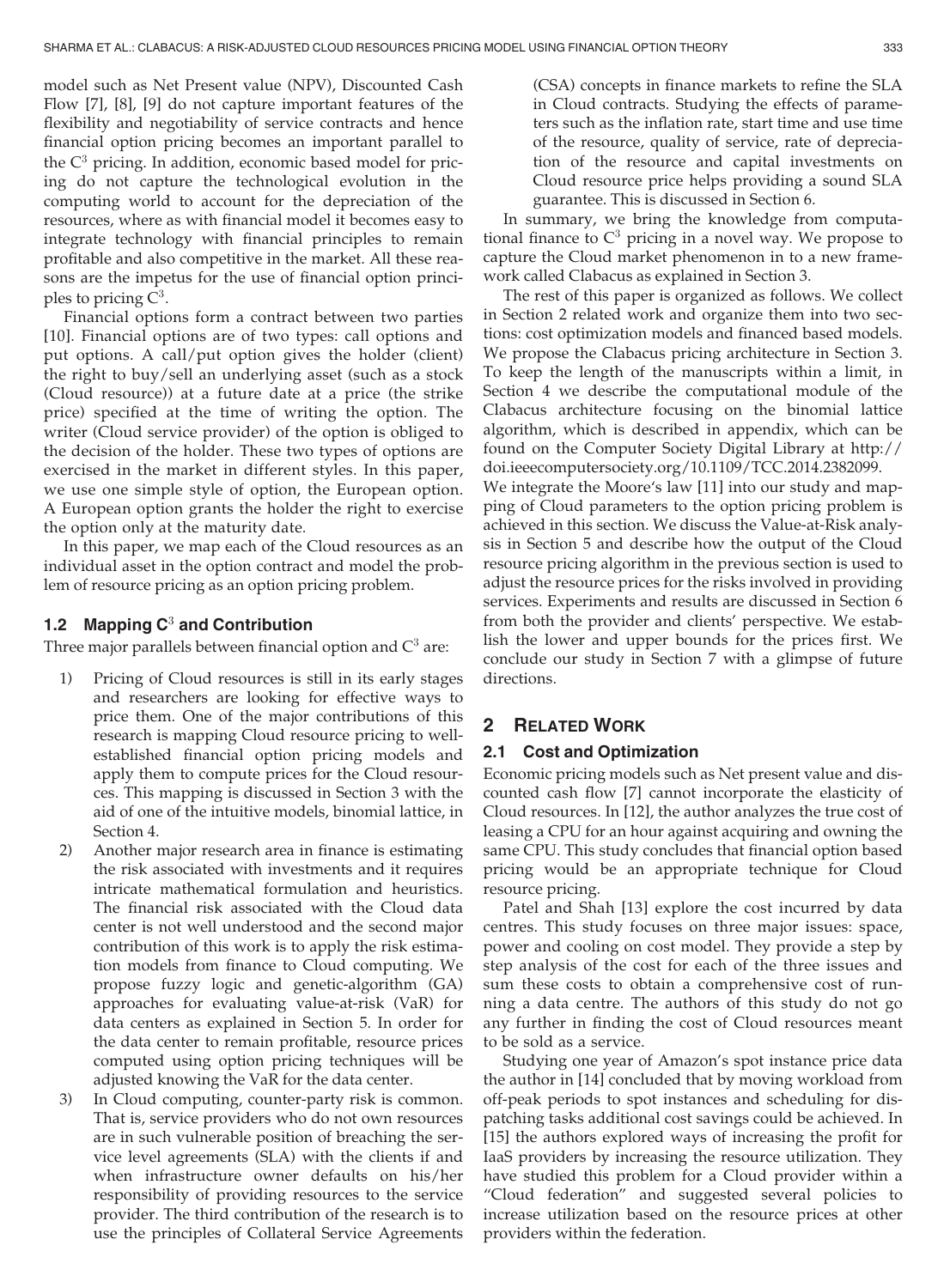The authors in [16] have done a comprehensive analysis of one year spot instances price history in four data centres of Amazon's EC2. They showed that the statistical model they have proposed fits well with these data series and claim that they would be able to model the dynamics of spot price. This model could be used to predict the spot instance prices of Amazon EC2 instances.

Profit maximization and cost minimization are driving factors in the Cloud business, like in any other businesses. In [17] an attempt is made to optimize the profit from Cloud services through proper resource scheduling without violating the SLA contraints. Cost based scheduling is shown to do better than first come first serve or shortest job first approaches. By developing a simple workflow engine, a scheduling algorithm based on GA and PSO is proposed in [18] to optimize the workflow execution. They showed that their proposed GA-PSO algorithm minimizes the overall cost. In [19], the authors answer the question: which of the two services reserved or on-demand would bring higher revenue to the Cloud providers. Optimization of resource provisioning cost is studied in [20] where the authors propose four different statistical approaches for the problem and include demand and price uncertainty consideration and claim that their optimal Cloud resource provisioning algorithm minimize the total cost of resource provisioning. Cost minimization has been the focus in the study [21] using stochastic programming.

In [22] the authors have proposed a centralized decision based algorithm that adopts a game-theory approach to provide service to clients through cooperation as well as competition among the providers. Authors in [23] have proposed a simulator with pricing mechanism for the providers that considers flexibility in the requirement level of clients and hence flexible prices for the clients.

Considering provider-client system as a social system, welfare of the society is studied through Cloud bandwidth reservation pricing in [24]. Their trading system allows reservation of bandwidth for a variety of time durations at a cost optimal levels. A model for bandwidth allocation satisfying the client's demands for both bandwidth and time is proposed in [25]. The authors claim that this model allows the flexible demands from the clients with differential pricing and maximizing the revenue for the providers.

Most of the above studies are based on static charges to the clients for the resource usage. A market driven dynamic pricing mechanism is proposed in [26] and revenue maximization for the providers is studied using dynamic programming. A similar study is presented in [27] for IaaS Cloud markets. In [28] a dynamic pricing model to get max profits and cost minimization using multi-constraint hybrid system is presented for PaaS in Cloud. Mihailescu and Teo [29] introduced a dynamic strategy-proof pricing scheme to incorporate diverse resource requests on a federated Cloud. Teng and Magoules [30] build dynamic billing and allocation policies that allow the user to predict future Cloud resource prices and adjust their budget accordingly.

Based on an idealistic situation of truth revelation of the needs from a customer Wu et al. [31] suggested option like contracts in IT provisioning, where they optimize the resource utilization and coordinator's profits. Also, using option contracts improved infrastructure utilization and hedging cost of the energy required for running a Cloud data center were studied in [32], [33].

All these studies have focused on investigating the existing prices or on how to derive cost savings for the users based on current prices mostly for reserved and on-demand customers. To the best of our knowledge, devising a quantitative approach to price Cloud resources that would be profitable for the providers and competitive for the clients, has not been the subject of extensive investigation.

#### 2.2 Pricing Cloud Resources

Macias and Guitart [34] use genetic algorithms to price Cloud resources based on the underlying rule that the prices of the Cloud resources may fluctuate based on their usage. In [35], the authors have surveyed current pricing plans for storage by few major Cloud service providers. They have separated the plans on a pointwise basis and on the overall basis. They observed that with the exception of Amazon, all Cloud providers use a bundling policy. The authors applied Parteo dominance analysis to short list the providers on the basis of price only.

In the recent past financial option concept has been explored for pricing Grid resources [36]. Due to price fluctuation in Cloud instances as well as fluctuation in their availability, the financial option concept used in [36] cannot be extended to price Cloud resource. A financial option based market model for federated Cloud has been proposed in [37]. In [38], the authors have explored financial option theory for pricing Cloud resources.

In the current study we propose a pricing architecture called Clabacus. In Clabacus, as a first step, we employ a risk-neutral (theory) based option pricing algorithms to price resources. Then, we compute the risk-adjusted resource prices by studying the value of the infrastructure investment at risk. This is a unique, fundamental and quantitative means for Cloud resource pricing and we show that the price generated from our architecture brings profit to the provider while at the same time competitive for the clients. Hence, this work contributes to Cloud computing in many fronts.

# 3 CLABACUS ARCHITECTURE

#### 3.1 The Clabacus

The Fig. 1 presents Clabacus (Cloud-Abacus) architecture with various modules that work independently and collaboratively to compute the price of the resources. The explanation of each module follows.

Input module. This is the graphical user interface (GUI), where the Cloud resource provider will enter the various initial and normal recurring costs; including but not limited to hardware, land lease, energy (electricity, natural gas etc.), high quality personnel and insurance costs. To include other parameters affecting the cost, we have an additional input field for miscellaneous costs.

Input modifier module. This module converts various inputs into one standard unit and one currency. For example, some costs could be in \$/hour (electricity), while some could be in  $E$ /year (land lease).

Driver. This is the main command center of Clabacus. The prime responsibility of the driver is to select the suitable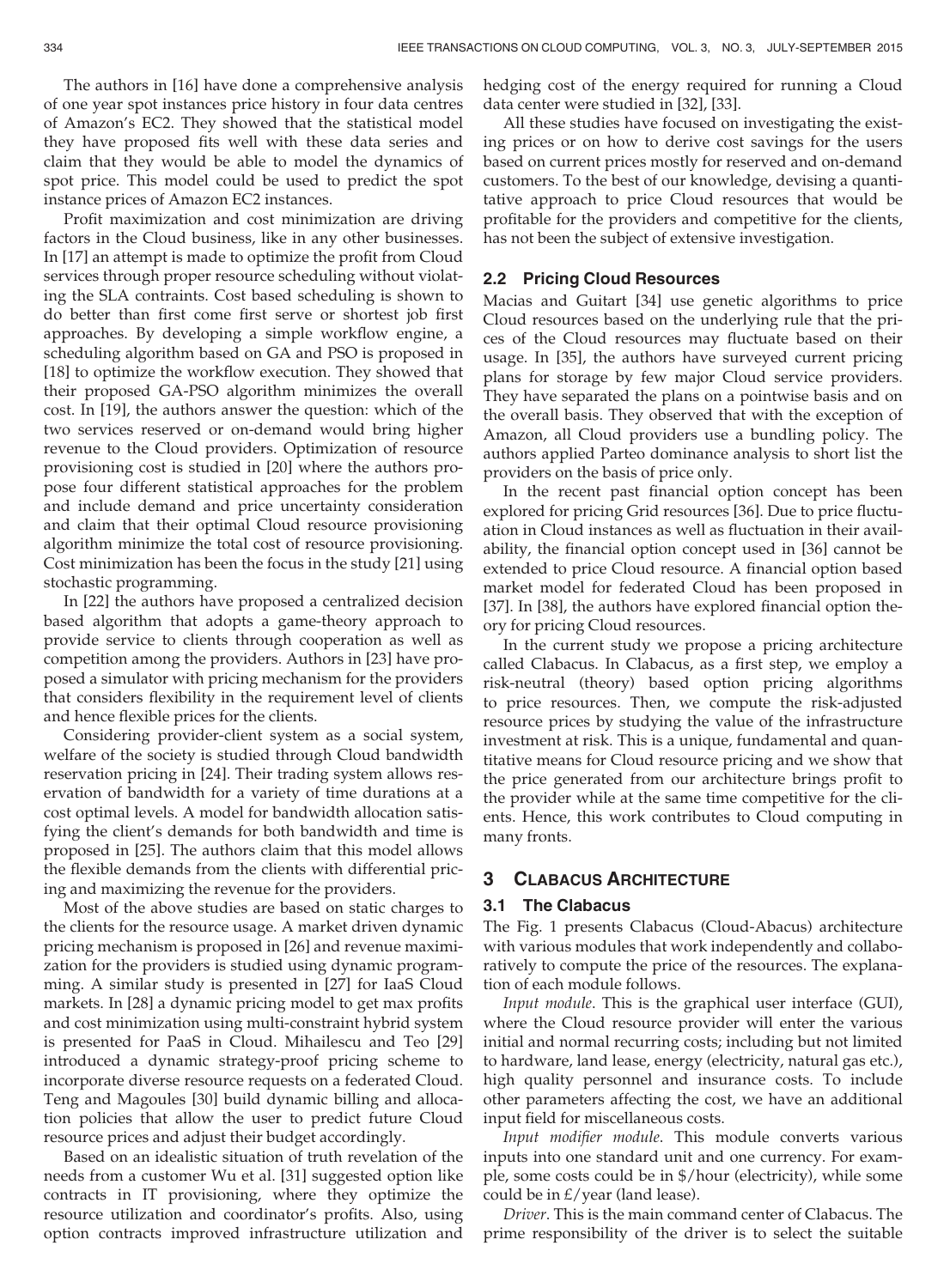

Fig. 1. The clabacus architecture.

evaluation method from among many computational algorithms in the computation block based on the user inputs. The second task of the driver is to compute VaR using the value-at-risk module. The final task of the driver is to assemble the results from computation and VaR modules, adjust the price for risks before sending it to the output module.

Mapper. The computation algorithms use varying set of inputs to compute the price of Cloud resources. The task of mapper is to fine-tune the input parameters received from driver and feed it to the selected computational algorithm.

Computation block. This block includes various computation algorithms such as Black-Scholes-Merton closed form formula for option price, binomial lattice, Monte-Carlo (MC), finite-differencing, fast Fourier transform etc. In the current study we use binomial-lattice algorithm to price cloud resources.

Output. This is a graphical user interface and all the outputs will be displayed here.

# 4 CLABACUS: COMPUTATION BLOCK

There many option pricing algorithms available in the computation block. One such algorithm is binomial lattice model, which we describe next. We also explain in this section integration of Moore's law with the binomial lattice algorithm. These are two fundamental and essential concepts for pricing the resources using Clabacus and form the basis of our computational model known as Compound-Moore's law . We also discuss in this section the mapping of Cloud pricing parameters to the binomial lattice algorithm.

#### 4.1 Binomial Lattice Model

The binomial lattice model proposed by Cox et al. [39] is a popular numerical approach for option pricing in financial markets. The price movement of a stock is constructed as a tree with up and down movements. That is, the price of an asset (for example, a stock) can go up by a factor  $u$  or go down by a factor of d. These price changes are captured in the nodes of a binomial tree.  $u$  and  $d$  were shown to be evaluated from the volatility ( $\sigma$ ) of the asset using  $u = e^{\sigma \sqrt{t}}$  and  $d = e^{-\sigma\sqrt{t}}.$ 

Let  $S$  be the current stock price, the price at the next time step could go up to  $S_u = S \times u$  or it can go down to  $S_d = S \times d$ . This is repeated until the end of the contract period. The local pay-off at each of the leaf nodes is calculated as  $f_u = Max[S_u - K, 0]$  and  $f_d = Max[S_d - K, 0]$ , and retain only positive values of pay-off. The objective is to evaluate the option price at the root node, the start time of the contract, so as to decide if it is worthwhile signing the SLA for the Cloud service. If p and  $(1 - p)$  are the probabilities for the asset price to go up and down respectively, the pay-off  $f_f$  at a node of the tree can be computed as the weighted sum of the pay-off  $(f_u$  and  $f_d$ ) at two children nodes in the next step:  $f = pf'_u + (1 - p)f'_d$ . Since this pay-<br>off (f) is based on future values it has to be discounted to off  $(f_f)$  is based on future values, it has to be discounted to find the value at the current time. Multiplying the weighted sum formula above with the discounting factor  $e^{-r\Delta t}$  [39], will give the current value of the option, where  $r$  is the interest rate. Tracing back the tree from the leaf nodes to the root node, the pay-off at the root node can be computed as

$$
f = e^{-r\Delta t} [p f_u + (1 - p) f_d]
$$
 (1)

where,  $p = \frac{e^{r\Delta t} - d}{u - d}$ .<br>The accuracy

The accuracy of the results increase with the increase in the number of time steps. With large number of time steps, the results from binomial lattice algorithm converge to those from Black-Scholes-Merton closed form solution for a simple European style option [40], [41]. As mentioned before we treat each of the  $C^3$  as assets and use the binomial lattice algorithm to price them.

#### 4.2 Compounded Moore's Law

This statement (law) by Gordon Moore [11] (that the number of transistors that can be placed on a circuit will double roughly every 18 months) has been holding true so far for processing power, memory etc. According to Vardi [Communications of the ACM, Vol. 57, No. 5, pg. 5, May 2014] current observations on technological developments seem to suggest that we are heading in to an uncharted territory. Moore's law provides an estimate of the improvements in hardware design. However, to estimate the current price of Cloud infrastructure, factors such as rate of inflation should be considered. We use the compound interest formula along with Moore's law for Cloud resource pricing. We call this Compound-Moore's Law

$$
E_T = E_0 \times 2^{T/2},\tag{2}
$$

where  $E_0$  and  $E_T$  are processing capacity of processors at time  $t = 0$  and time  $t = T$ , the maturity date of Cloud resource contract.

The future value of an asset  $S_T$  can be evaluated using the present value,  $S_0$ , the rate of interest  $(r)$  and the number of years  $(n)$  using the following formula:

$$
S_T = S_0 \times (1+r)^n. \tag{3}
$$

The present value  $S_0$  can be equated to the initial investment by the provider in building a Cloud data center and the future value is the initial investment's worth at the end of the contract period. To price  $C^3$ , we consider the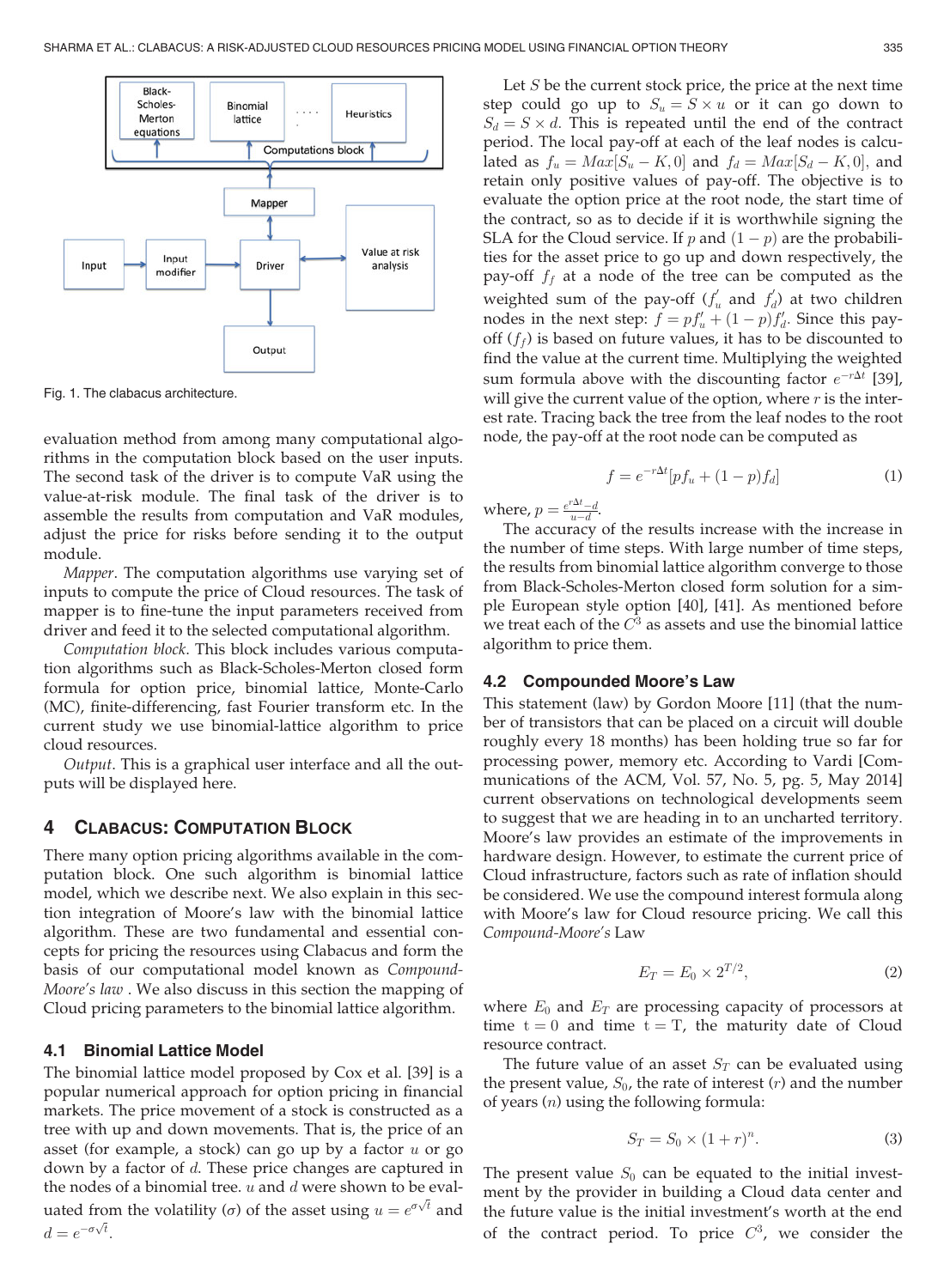depreciation of the existing infrastructure, inflation, and the technological evolution based on Moore's law.

Combining Equations (2) and (3) we get the following equation for Compound-Moore's law for any of the resource in the Cloud:

$$
X_T = X_0 \times (1+r)^{T/2},
$$
 (4)

where  $X_0$  and  $X_T$  are values of any of the resources in the Cloud at the initial time and at maturity respectively. This equation calculates the depreciation of resource X based on Moore's law. However, in conjunction with compound interest formula presented above, the value of the resource  $X$  is computed indirectly through this equation as well. That is, Equation (4) now includes two very important aspects of a resource and its utilization, technological and financial, that are essential for appropriate and accurate resource pricing.

# 4.3 Pricing Algorithm

We identify the Cloud parameters and map them to financial option parameters in order to develop a resource pricing algorithms  $\{1\}$  and  $\{2\}$ .

# 4.3.1 Cloud Parameters

There are five parameters pertinent to pricing Cloud resources.

- 1. Capital Investment( $I_C$ ). This gives the Cloud service provider's expenditure per year. For example, a service provider might buy a resource  $X$  each year. According to the Compound-Moore's law, for a given investment duration, the provider will reap more processing power at a constant price. Also, the service provider will pay less amount to buy the same resource  $X$  next year and even lesser in the subsequent years. When pricing the resources from the Clients' perspective this is the estimated initial investment that the client would incur to install and own such a resource.
- 2. *Contract time* $(T)$ . The time period the client wants to lease the resources from the Cloud service provider. From the client's perspective, this could relate to the actual use-time of the resources for pricing.
- 3. Rate of depreciation( $\theta$ ). It is the rate at which the infrastructure of service provider is expected to lose its value both financial and technological. The pricing policies of service provider should be such that they make profits on their initial investments before the clients no longer want to lease these resources. This information generally may not be available to the clients and hence while pricing from the client's perspective this parameter is an estimate.
- 4. Quality of service( $QoS$ )  $(r_s)$ . This is the quality assurance from service provider to the client. This could include the turnaround time, accuracy of results, data privacy and contingency plans etc. QoS is the primary criterion while pricing the resources for services from both the provider and clients perspective.
- 5. Age of resources  $(T_{res})$ . It represents the age of a particular resource the service provider is leasing to the

client. The start time of a particular task in a resource in conjunction with the age of the resource affect the price for the services.

#### 4.3.2 Mapping Cloud Parameters to Binomial Lattice

The Cloud parameters discussed above can be mapped to five important parameters of the binomial lattice algorithm, S,  $K$ ,  $r$ ,  $t$  and  $\sigma$  as given below.

- a) Quality of service  $(r_q)$  is mapped to interest rate r.  $r \leftarrow r_q$
- b) The Total investment  $(I_{C_{total}})$  by the service provider is mapped to the asset price S. It is the total amount that the service provider will spend during the lifetime of a contract and its value can be computed using Compound-Moore's Equation (1) with *Initial investment*  $(I_{C<sub>initial</sub>})$  as one of the input parameter.
- c) Strike estimate  $(K_{est})$  is the equivalent of the strike price  $K$  of binomial lattice model, evaluated using Compound-Moore's formula with Contract time (T); and
- d) Volatility estimate ( $\sigma_{est}$ ) is the equivalent of the volatility of the underlying asset  $\sigma$  in the binomial lattice model with Age of  $resources(T_{res})$  and Rate of  $deprecision$  ( $\theta$ ) as input parameters.

# Algorithm 1. Pricing Cloud Resources Get the input Cloud parameters

 $I_{C_{total}} = Compounded\text{-}Moore(T, I_{C_{initial}}).$  $K_{est} = Compounded-Moore(T, \theta)$  $\sigma_{est} = Compounded-Moore(T_{res}, \theta)$ Map Cloud parameters to option parameters  $S \Leftarrow I_{C_{total}}$  $K \Leftarrow K_{est}$  $r \Leftarrow r_q$  $t \leftarrow T$  $\sigma \Leftarrow \sigma_{est}$ 

Use Equation (1) to price the Cloud resource.

# 5 VALUE-AT-RISK ANALYSIS

It is in providers best interest to accommodate changes to the SLA to facilitate many clients. Clients, on the other hand, also acknowledge the fact that added requirements translate to a higher price. Therefore, it is the clients best interest to understand their business requirements before they request services from providers. As the SLA becomes more stringent, the vendor has to quote its prices to encompass all real and notional costs. The real cost includes the electricity charge, cost associated with high skilled personnel and software license fees etc. In general, the real cost is dynamic but identifiable to a large extent and hence can be quantified. Its the notional costs that are hard to evaluate. The notional expenses could include damages caused by fire or natural calamities and the expenses incurred due to SLA violations. In general, the notional expenses can originate from two sources of risk:

1. Risk associated with vendor operations. This is often referred to as the operational risks and are similar to any other kind of manufacturing units. For this study, the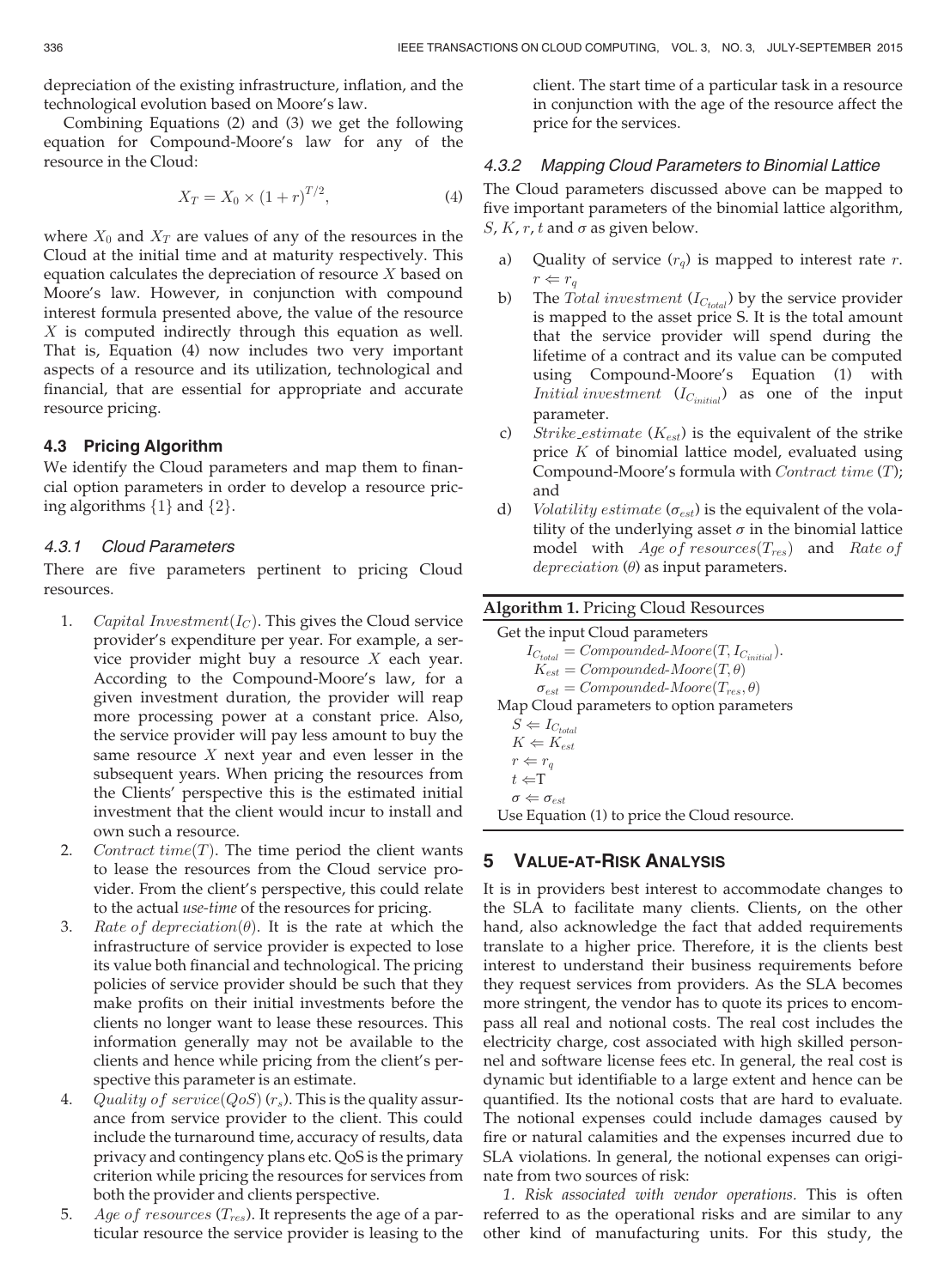operational risks are assumed to be very less and are not discussed further.

2. Risk associated with SLA liabilities. This risk is associated with the SLA violations. SLA violations can have different consequences on the Cloud providers; from a client not buying any more services to some more serious consequences involving litigations and penalties. When a Cloud provider is unable to provide the promised services, it results in a SLA breach  $(\mathcal{P}_{SB})$ . All the possible clauses of a SLA breach are also a part of SLA. Cloud providers are very keen to eliminate the SLA liability risk by investing heavily in reliable hardware and software. However, it is very difficult to eliminate all the risks. All checks and cautions can reduce the risk to bare minimum still leaving a small opportunity for  $P_{SB}$ . A SLA breach will have some financial consequences associated with it, so the price quote of a Cloud provider should be adjusted to take into account this inherent risk. VaR estimator is a part of Clabacus and it is used to riskadjust the price quote. The primary task of VaR estimator is to evaluate the probability of default or breach of a SLA. This probability, represented as percentage, would be added to the initially computed prices  $(\mathcal{C}_{base})$  to give a riskadjusted price

$$
C_{risk\text{-}adjusted} = C_{base} \times (1 + \mathcal{P}_{SB}). \tag{5}
$$

 $P_{SB}$  can be evaluated using the QoS. Also,  $P_{SB}$  is equivalent to the confidence level. It is the provider's confidence that the SLA will not be breached. Confidence level at the base price gives us the VaR. Therefore, the equation can be rewritten as

$$
\mathcal{C}_{risk\text{-}adjusted} = \mathcal{C}_{base} + VaR. \tag{6}
$$

It can be seen that with higher VaR, the risk adjusted price of a Cloud resource will increase.

In algorithm  $\{3\}$   $\mu$  and  $\sigma$  are the mean and standard deviation of the price S. This algorithm provides a generic way to evaluate VaR. The input parameters are price, mean, standard deviation and QoS.

The change in the price  $(\Delta S)$  can be computed using any of the three approches described below: Monte-Carlo, fuzzy logic or genetic algorithm. Note that the fuzzy logic approach assumes static market conditions and hence  $\Delta S$ need not be computed explicitly.

#### 5.1 Monte-Carlo Simulation

Once the different values for  $\Delta S$  are evaluated using MC, they are sorted in ascending order and a particular value of  $\Delta S$  is selected based on the required confidence level, the VaR. Two limitations of MC are: (1) large number of simulations are required to get a reasonable value for VaR; (2) the MC assumes normal distribution of the price data, which does not reflect real market scenario. Due to these limitations with MC, in the current study, we compute the VaR using two different techniques: fuzzy logic and genetic algorithm.

#### 5.2 Fuzzy Logic Approach

Fuzzy logic can be used when the boundary conditions are static, i.e., the market conditions are assumed to be constant.

TABLE 1 Boundary Conditions

| $QoS(r_a)$                                                          | Associated liability $(\mathcal{L})$ |
|---------------------------------------------------------------------|--------------------------------------|
| $90\% \leq r_q < 92\%$<br>$92\% \leq r_q < 95\%$<br>$r_q \geq 95\%$ | low<br>medium<br>high                |

In this section we demonstrate the use of fuzzy logic to evaluate the risk adjusted price using QoS  $(r_q)$  as an input parameter (Table 1). The QoS is directly proportional to the Cloud resource price. It should be noted that the  $r_q$  would be derived from SLA.

We use fuzzy logic to determine the probability of breach from the QoS. Following is an example instance of boundary conditions in our fuzzification process.

Next step in the fuzzification step is to assign discrete and finite values to the variables separated by the boundary conditions. This assignment of values to each chunk is done by the use of common knowledge or historical data, We propose that Low  $\mathcal L$  be associated with lower  $\mathcal P_{SB}$  and High  $\mathcal L$ be associated with higher  $P_{SB}$ . With this fundamental heuristics, the  $P_{SB}$  function can be derived as

$$
\mathcal{P}_{SB} = \begin{cases}\n(92 - r_q)/6 & \text{if } \mathcal{L} \text{ is low} \\
(95 - r_q)/3 & \text{if } \mathcal{L} \text{ is medium} \\
(100 - r_q)/2 & \text{if } \mathcal{L} \text{ is high.}\n\end{cases}
$$
\n(7)

The above-mentioned assignments are for heuristic observations only.

A simple illustration of using Eq. (7) is shown below in Table 2.

In this section we presented a heuristics to use the fuzzy logic to include the inherent risks associated with the Cloud providers. Risk-adjusted prices can help providers to maintain their profitability amid SLA liabilities. As clear from the above discussions, fuzzy logic relies on thresholds, which need to be set in order to estimate the VaR. These thresholds are static and need to be re-calibrated to capture real market scenarios, which is not easy and hence other simulation-based methods should be used to better incorporate VaR into Cloud resource pricing.

# 5.3 Genetic Algorithm Approach

We use Genetic algorithm to evaluate  $\Delta S$ . It should be emphasized again that GA is used to evaluate different values of  $\Delta S$  only and not the actual VaR.

#### 5.3.1 Implementation Details of GA

A chromosome of length 4 can evaluate four different values of  $\Delta S$ . Consider two chromosomes of length 4 each. Each bit of a chromosome evaluates  $\Delta S$  and in the fitness

TABLE 2 Base and Risk-Adjusted Price

| $\mathcal{C}_{base}$ (cents/hours) | $\cos(\%)$ | $\mathcal{C}_{risk\text{-}adjusted}$ |
|------------------------------------|------------|--------------------------------------|
| 10                                 | 91         | 10.016                               |
| 10                                 | 94         | 10.033                               |
| 10                                 | 96         | 10.2                                 |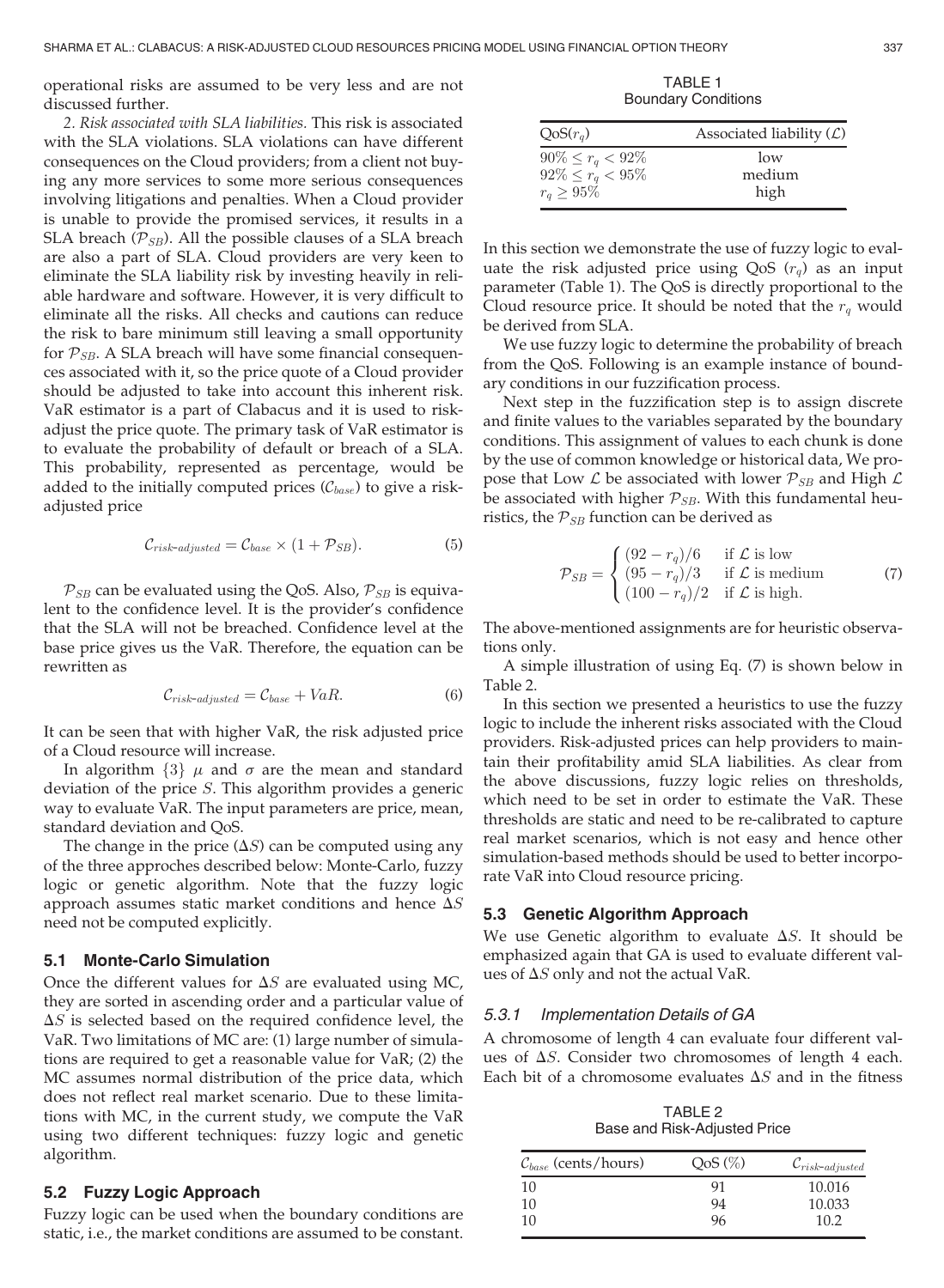evaluation, we average all four bits to find the overall fitness of a chromosome.

1) Initialization. In this step we initialize all the bits with random initial prices and at the end of this step, chromosomes look like the values in Table 3.

2) Crossover. In this step the two initial chromosomes (parents) are recombined to form the next generation (Children) of chromosomes as presented in Table 3.

3) Mutation. Mutation can take place randomly at any bit and after mutation the chromosomes may look like the one in Table 3.

4) Evaluate. At this point all the bits in one chromosome are averaged to get the overall fitness. This overall fitness will dictate the selection of a particular chromosome for next generation.

Once the desired number of simulations is completed, the role of genetic algorithm is completed. At this time all the chromosomes are concatenated to get all the values at the end of last simulation. These values are now sorted and a particular value is selected based on the desired confidence level, which is the VaR. For example, the 95th lowest value selected from the sorted  $\Delta S$  would mean 95 percent confidence level.

# 6 EXPERIMENTS AND RESULTS

We organize this section in the following order: we discuss the Clabacus input parameters first followed by the bounds on the Cloud resource prices that are beneficial for both clients and providers. Then, we discuss the effect of each of the input parameters on the Cloud resource pricing from the client and provider's perspective separately.

# 6.1 Clabacus Input Parameters

The input parameters to Clabacus are as follows:

Capital investment  $(I_C)$ : this is the approximate cost of the new equipment or infrastructure the client wants to lease from a Cloud resource provider.

Start time: this is the time when the client starts leasing the Cloud resources.

Use time: this is the duration for which the client actually uses the resources.

Total time: is the time for which the Cloud provider will possess a resource. For example, a total time of 2 years means that after 2 years the Cloud provider will dispose the resource from service.

Rate of depreciation( $\theta$ ): is the rate at which the Cloud resource depreciates. This depreciation could be the result of several factors such as the advent of new technology or increased cost of maintenance. One direct effect of this parameter can be seen in the unwillingness of clients to lease a particular (aged) resource.

Quality of service: is the conglomeration of many factors including completion time, accuracy of results, data confidentiality etc.

Rate of inflation: is the rate of change of prices on an annual basis.

# 6.2 Lower and Upper Bounds on Resource Prices

This section explains the maximum and minimum cost the service provider would charge a client in leasing a resource.

TABLE 3 Initial/Crossover/Mutation Steps

| Initial   | $\Delta S_1$ | $\Delta S_2$       | $\Delta S_3$   | $\Delta S_4$ |
|-----------|--------------|--------------------|----------------|--------------|
|           | $\Delta S_5$ | $\Delta S_6$       | $\Delta S_7$   | $\Delta S_8$ |
| Crossover | $\Delta S_1$ | $\Delta S_2$       | $\Delta S_5$   | $\Delta S_6$ |
|           | $\Delta S_3$ | $\Delta S_4$       | $\Delta S_7$   | $\Delta S_8$ |
| Mutation  | $\Delta S_1$ | $\Delta S_{\rm o}$ | $\Delta S_{5}$ | $\Delta S_6$ |
|           | $\Delta S_3$ | $\Delta S_4$       | $\Delta S_7$   | $\Delta S_8$ |

# 6.2.1 Upper Bound from Compound-Moore's Law

The five Cloud parameters are: capital investment, contract time, rate of depreciation, quality of service and age of resource. Using these parameters together with compound-Moore's law, we can compute the maximum amount the service provider is spending in buying and setting up the hardware resources. In other words, this provides an upper bound on the Cloud resource price, the service provider would like to charge a client to recover the investment over the contract period.

The cost of maintenance (including power, real estate and personnel etc.) is not considered in the computation block for two reasons:

a) Our objective is to make Clabacus usable by both users and providers.

The clients would not know apriori the investments cost incurred by the provider to include in the computation precisely.

b) The revenue generated by providing service to multitenants (at a low cost to them) from a given virtualized resource can compensate the maintenance cost to the provider.

Please note that this limitation is relaxed in the Value-at-Risk analysis which takes into account all the recurring costs. Also, risks due to rate of depreciation, rate of inflation, etc. are taken into consideration to adjust the resource prices computed in the computational block. That is, we can expect that adding the cost of maintenance in the price evaluation would bring profits to the provider at an earlier time.

# 6.2.2 Lower Bound from Finance Models

Using the binomial lattice algorithm or any other techniques (numerical or heuristics) we can compute the minimum Cloud resource price, the service provider would charge a client to recover its initial and recurring investments. In other words, this is the lower bound on the Cloud resource price.

#### 6.2.3 Example and Observations

We explain the upper and lower bound concepts mentioned above through an example. A typical parameter setting for our experiments is: Capital Investment: \$300/year; Contract (use) period: 3 years; Rate of depreciation: 10 percent; Quality of Service: 0.4; Age of resources (total time): 2 years.

Using compound-Moore's law, the upper bound can be calculated as 2.14 cents/hour. This is the maximum amount the service provider would need to charge a client to recover the investment over the contract period. The lower bound using the binomial lattice algorithm is calculated as 1.65 cents/hour. This implies that the service provider would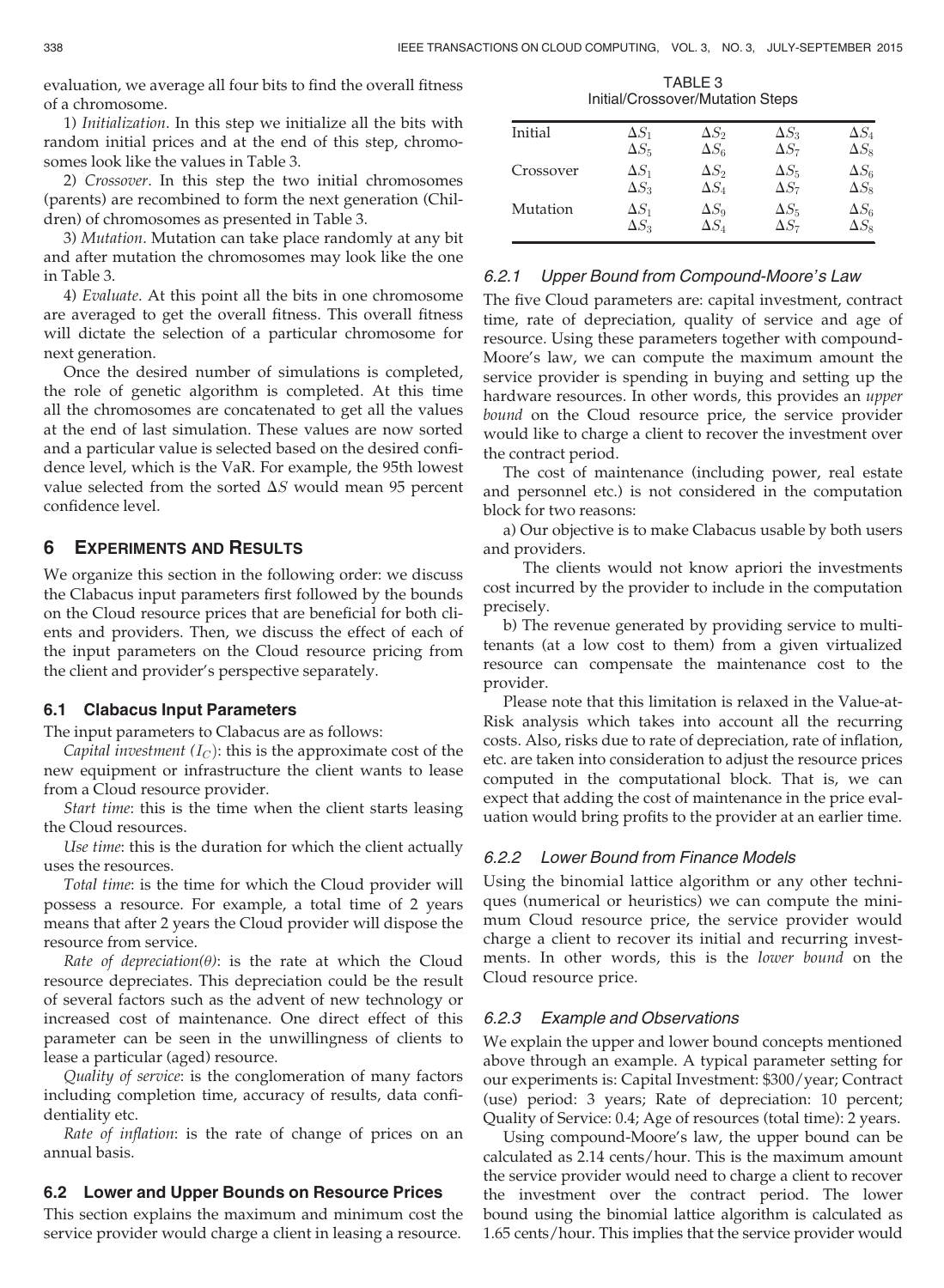need to charge a client at least 1.65 cents/hour but not more than 2.14 cents/hour to recover the initial investment.

With the proposed methodology the client is aware of the maximum cost of leasing the resources from the service provider which is beneficial for the client to compare this cost with respect to buying the resources. In this regard the client would benefit a low cost resource if the price of the leased resource is less than 2.14 cents/hour. Hence, we are reaching an equilibrium condition and since the prices are adjusted continuously for the fluctuation in the market conditions, the resource prices are in dynamic equilibrium.

This is just a break-even point where the clients and vendors share the profits equally. Proximity of the actual price charged by a vendor would depend on other factors like market competition. In an ideal rational market, the vendor will always charge this equilibrium price. The price that the vendor would charge a client should ideally be between these bounds. When the price is between lower bound and equilibrium the vendor would make better profit while the client will be benefiting by leasing the resources. When the price is between equilibrium and upper bound, vendor would make better profits while at the same time the client will benefit based on how close to the bound the price is.

Note that the input parameters mentioned earlier in this section are investments at the time of hardware installation. These parameters, especially the capital investment, need to be adjusted for decreasing prices due to technological evolution as mentioned in Section 4.3.1. We do this using compound-Moore's law before applying the parameters to Algorithm 2 in computing the upper bound. Also, note that the cost to service provider depends on the initial capital investment and remains at 2.14 cents/hour, the upper bound. However, at 100 percent quality of service (i.e., QoS  $=$  1) cost to client is computed as 2.06 cents/hour. That is, the lower bound is 2.06 cents/hour.

| <b>Algorithm 2.</b> Compound-Moore $(T,a)$                  |
|-------------------------------------------------------------|
| $X = a \times (1 + r_a)^{T/2};$<br>return $X$ ;             |
|                                                             |
| <b>Algorithm 3.</b> Risk-Adjusted Price for Cloud Resources |

| Get prices from the pricing algorithm {1}                          |
|--------------------------------------------------------------------|
| For $i = 1$ , N (N is the number of iterations)                    |
| Evaluate $\Delta S = f(S, \mu, \sigma)$                            |
| $C_{risk-adjusted} = C_{base-price} \times (1 + \mathcal{P}_{SB})$ |
|                                                                    |

In general, if the client had to purchase the resource, the value of the client's infrastructure investment at risk is 100 percent. However, by leasing the resources from a Cloud service provider the client has none of the investment at risk of losing value. That is, the value-at-risk for clients is significantly lower.

The example explained above involves one client and one service provider; however in reality a single service provider will have many clients. With virtualization of the resources, the service provider can cater to the needs of many clients from a given physical resource, thus generating more revenue on the initial investment and hence make profit.



Fig. 2. Start time versus resource price.

Based on these observations it can be understood that client and the service provider can have a symbiotic relationship. Experiments results presented in the next sections show the influence of various Cloud parameters on the Cloud resources.

#### 6.2.4 Risk-Adjusted Pricing

We modify the prices computed using any of the algorithms in the computational block to reflect the risks involved (as described in Section 5) in providing Cloud services. We present the results from our proposed genetic algorithm.

#### 6.3 Discussion: Pricing from Client's Perspective

In an experiment when studying the effect of one parameter on the resource price, other parametric values are kept constant at a desirable level. Also, note that the experimental results in the figures are for a slightly different parameter setting than in Section 6.2.3.

#### 6.3.1 Effect of Start Time on Resource Price

Start time is the time of the client's first instance of using the Cloud resource. In Fig. 2, we delay the start time to see the effect on resource pricing. Over a period of time the resources the clients has acquired from the Cloud provider ages, thereby decreasing the value of the resources. Here, the rate of depreciation is the implicit factor affecting the resource price. This also affects the quality of service obtained from Cloud provider. In other words, using the compound-Moore's law, we show that a client can estimate the rate of depreciation and the effect it has on resource pricing as shown in Fig. 2. However, we may expect that when the pricing is done by the provider, the age of the resource should not show any effect on the resource price, as long as the quality of service is maintained. This is realized as presented later in Fig. 12.

# 6.3.2 Effect of Use Time on Resource Price

The use time in Fig. 3 is the duration of leasing the resources. Trend in this figure is not only the reflection of expected price rise as use time increases, rather this is counter intuitive that longer a client uses a resource the client would expect to pay lesser. Higher use time on a resource may be interpreted as higher demand on the resource. Note that as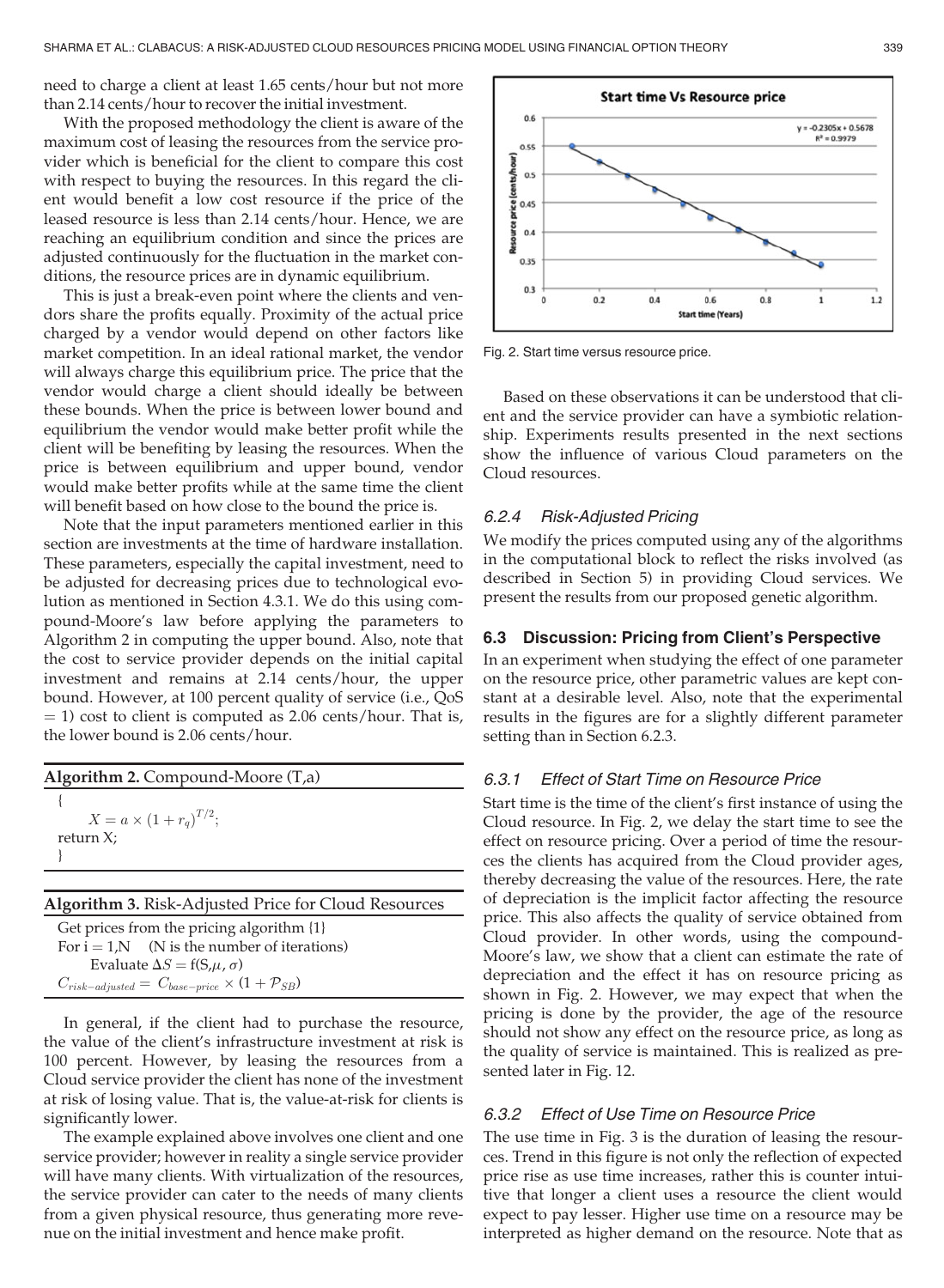

Fig. 3. Use time versus resource price.

the demand of resource increases, the provider will increase the price of the resources. This has to be taken into account by the client. This is not easily predictable since the provider may not divulge the information of the load of the resources to the client. However, the computational module in our model has the ability to predict the resource prices over a period of time. For example, in the current study, we estimate or predict future prices by emulating many price evolution in the binomial lattice algorithm for a Cloud resource. The resource price computed from binomial lattice is a result of many possible price evolution in the future. In other words, many possible variation in prices are evolved by regenerating the binomial tree for various  $u$ ,  $d$  and  $\sigma$  values to create a totally different market condition and hence appropriate prices using equation (1). Incorporating this financial option based binomial-lattice algorithm (and others in the computational module) allows us to better estimate the price of the resources also, which would not have been possible with simple economic models. This is shown in Fig. 3.

# 6.3.3 Effect of Rate of Depreciation on Resource Price

It is expected that the price would drop at higher depreciation level of the resources (Fig. 4). This figure is related to Fig. 2 intuitively. The rate of depreciation is an important factor when leasing a Cloud resource. Note that in algorithm  $\{1\}$  the rate of depreciation is an input parameter to the compound-Moore's law formula. By finding the strike



Fig. 4. Rate of depreciation versus resource price.



Fig. 5. Quality of service versus resource price.

estimate (which is the resource price) using the binomial lattice algorithm, our model can predict the rate of depreciation for the client as shown in Fig. 4. With a depreciating resource the provider has to incur maintenance costs without which the service charges would decrease as shown in Fig. 4. Note that in this experiment, other parameters are set to an initial condition, especially the QoS, which cannot be maintained without proper maintenance.

# 6.3.4 Effect of Quality of Service on Resource Price

With the increased QoS it is expected that demand on a resource would increase, thereby, increasing the price of the resource. The binomial lattice model together with the compound-Moore's law captures the resource price (upper bound) for increasing QoS as shown in Fig. 5. In this figure, our model provides the upper bound price for higher QoS. We can obtain this using our algorithm  $\{1\}$  where "r" in the binomial lattice algorithm represents QoS. By mapping the appropriate parameters to the Equation (1), we compute the price of the resources with respect to the QoS.

# 6.3.5 Effect of Rate of Inflation on Resource Price

The increased running and maintenance cost can increase inflation rates. We can predict the cost of burden on the client due to inflation using our model. Here, we estimate the volatility using the age of resources and rate of depreciation using compound-Moore's law. Also, we calculate the strike estimate using rate of depreciation and contract time or total time. We map these parameters to the binomial lattice algorithm to obtain the increase in resource prices due to inflation as seen in Fig. 6. This means that higher prices is the result of any of the causes such as electricity bill, taxes etc. to the provider.

#### 6.3.6 Effect of Capital Investment on Resource Price

If a client wants state-of-the-art machine (requiring higher capital investment), the resource price increases proportionally for increasing capital investment as can be seen in Fig. 7. Capital investment refers to the approximate cost of the Cloud infrastructure that a client would like to acquire instead of leasing from a Cloud resource provider. Given a contract time, initial investment, and the use time of the resources, we can calculate the total investment, strike and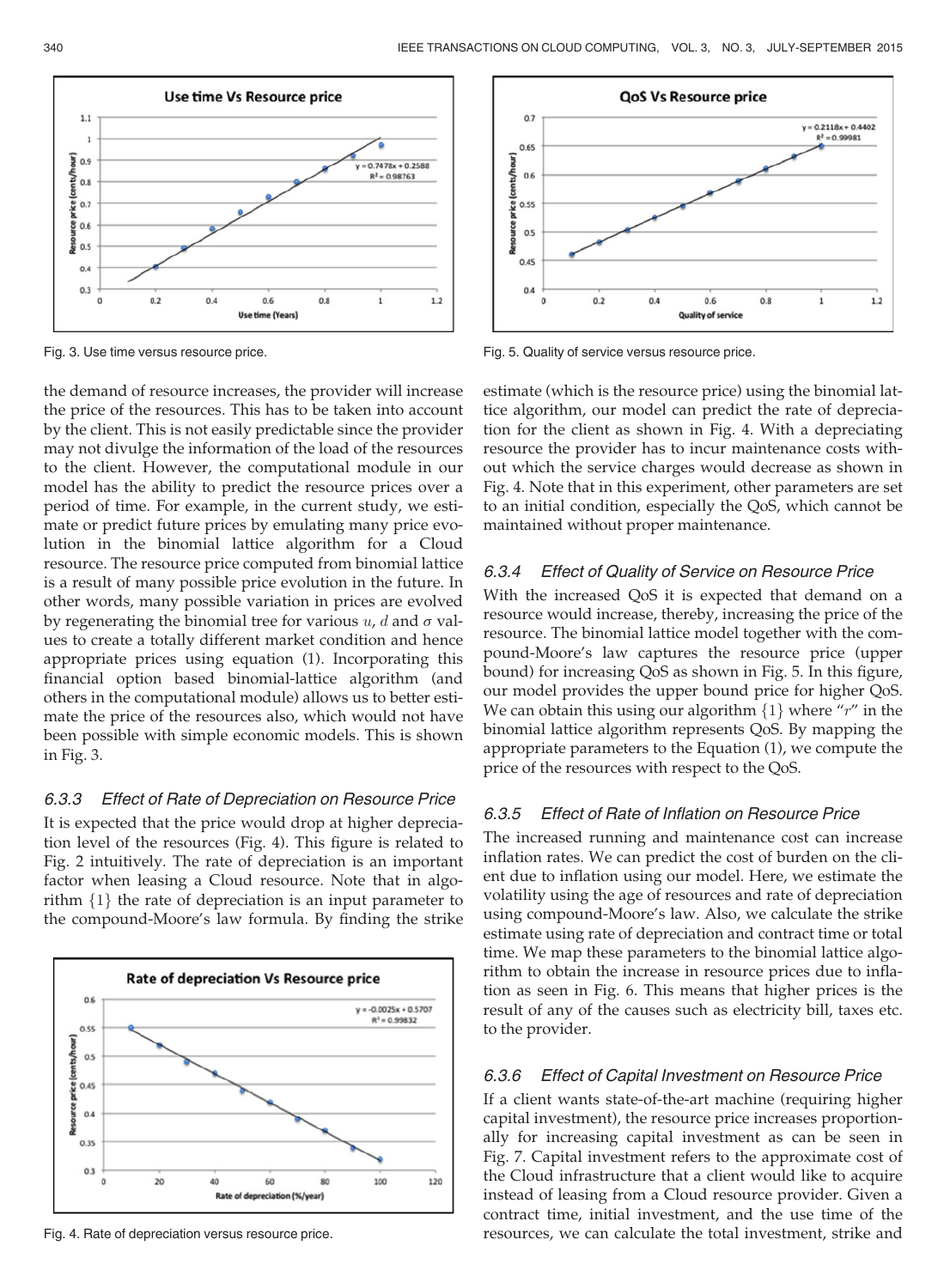

Fig. 6. Rate of inflation versus resource price.

volatility from algorithm  $\{1\}$  using the rate of depreciation and age of resources. Our model uses these parameters to provide the cost of leasing this infrastructure.

#### 6.4 Discussion: Pricing with Provider's Perspective

#### 6.4.1 Effect of Capital Investment on Resource Price

The effect of increasing capital investment on Cloud resource can be seen in Fig. 8. We see that the resource price (asking price) increase is proportional to the initial investment of the service provider. This proportionality is due to the fact that the contract period is kept constant. Our algorithm allows us to vary the contract time between a single client and provider. Handling multiple clients with varying contract periods becomes a problem of resource allocation first. Once the tasks are assigned to the appropriate resources, we can price the resources. However, we have not considered the task assignment problem in this study.

#### 6.4.2 Effect of Contract Time on Resource Price

The effect of contract time on the Cloud resource price can be seen in the Fig. 9.

It can be seen that it is beneficial for a client to lease the Cloud resource for a longer time; the prices decrease as the contract time increases. That is, longer contract periods could benefit from the use of Cloud resources to a larger extent than the smaller contracts. This is due to two reasons: (1) the resource price variation could average out over a



Fig. 7. Capital investment versus resource price.



Fig. 8. Effect of capital investment on the resource price.

long period of time; note that when compared to shorter contracts (minutes) the 2 year contract that we have in our parameter setting can be considered very long period, during which time the price variation is assumed to be normally distributed. and (2) smaller jobs may get executed at a time when the resource price is at its peak, which is still between 2.14 and 1.65 cents per hour. Note that in the current set up, as long as the price is between the lower and upper bounds, both Cloud provider and client are benefited.

#### 6.4.3 Effect of Rate of Depreciation on Resource Price

The expected rate of depreciation of the hardware installed by the service provider is very critical to price the Cloud resource. As explained earlier, if the rate of depreciation is high the service provider would like to recover its investment before the hardware becomes obsolete, which in turn would increase the price of Cloud resource. This can be seen in Fig. 10. By cross referring this figure to Figs. 4 and 11, we can conclude that the Clabacus model brings equilibrium to the providers and clients implicitly.

#### 6.4.4 Effect of Quality of Service on Resource Price

Higher the quality of service the client demands, more is the asking price from the service provider as evident from the



Fig. 9. Effect of contract period on the resource price.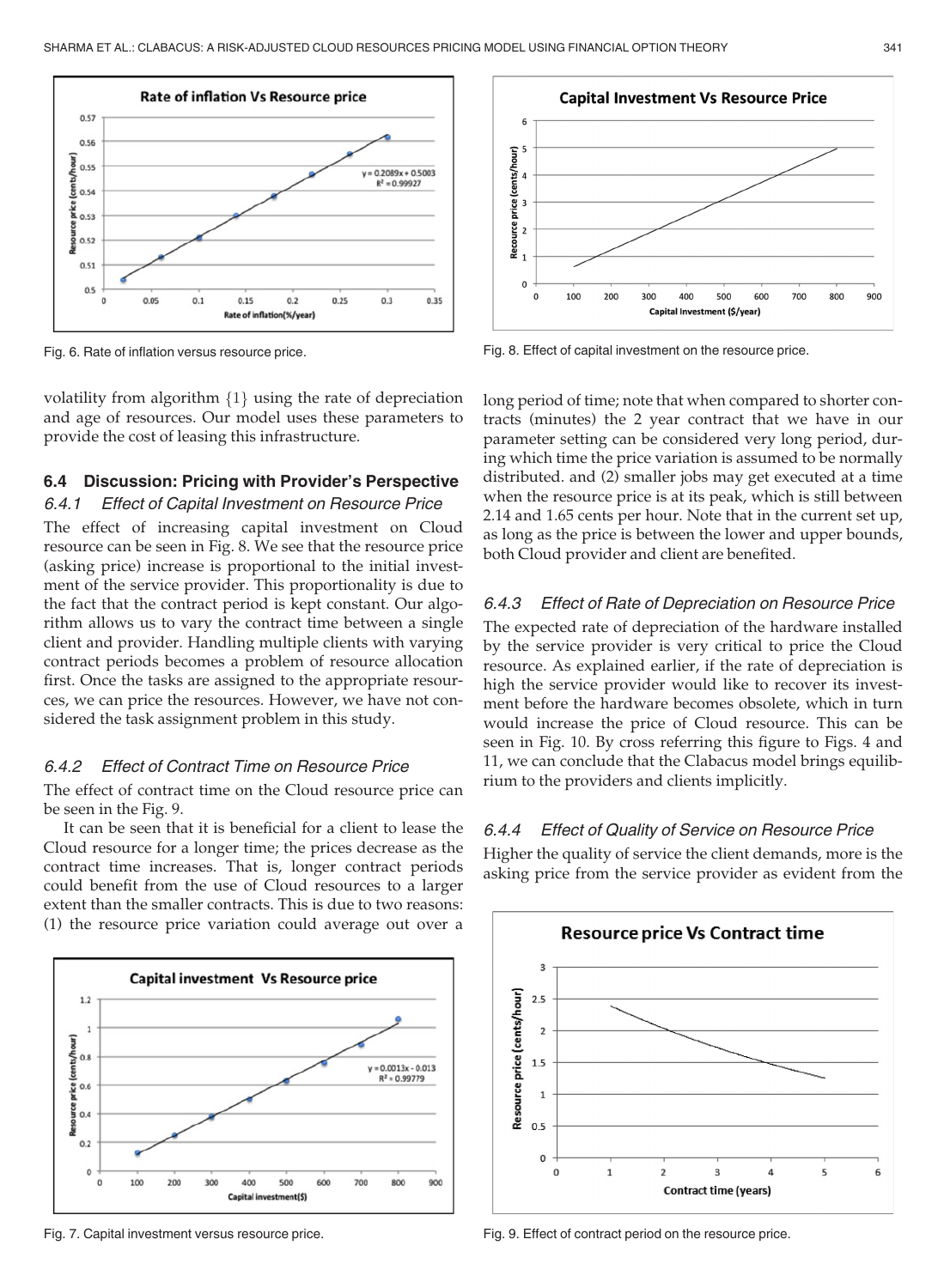

Fig. 10. Effect of rate of depreciation on the resource price.

Fig. 11. A price range (lower and upper bounds) presented earlier is still valid for this discussion. That is, the upper bound price would correspond to the highest QoS. In other words, the compound-Moore's law based pricing and binomial lattice model based pricing form boundaries of the price range for which the QoS varies proportionately. This is consistent with the pricing from the clients perspective as presented in Fig. 5.

#### 6.4.5 Effect of Age of Resource on Resource Price

The age of resource had no impact on the Cloud resource price as shown in the Fig. 12. This is because the quality of service and the rate of depreciation are kept constant as we varied the age of resources in our simulations. This implies that the provider is concerned about the quality of service rather than the hardware used to accomplish the task and not to breach the SLA with the set price at the time of contract in completing the task. However, the Cloud service provider might incur more expenses managing aged resources. The client is completely immune to it.

#### 6.5 Equilibrium Pricing

Analyzing the blended effect of the parameters on the resource pricing is a natural next step and this is a multi-



Fig. 11. Effect of quality of service on the resource price.



Fig. 12. Effect of age of the resource on the resource price.

objective price optimization problem. Though we have not studied this extensively, one simple example is presented in Fig. 13, where the resource is priced from both the client and provider perspective for one set of parametric condition different from earlier sections due to blending. An equilibrium or break-even price of 0.58 cents/hour is obtained at 0.425 years of contract. This result helps a client to make a business decision between buying and leasing. It is beneficial for the client to lease the resource if period of use is below 0.425 years; in other words, the client would exercise the option contract. If the client is going to use the resource for longer than 0.425 years s/he need not exercise the option, that is, he need not lease the resources from the provider and instead it would be better to invest in buying the infrastructure. In financial markets, an investor can estimate the premium they expect to pay by computing the option value using any of the pricing models. Recall that the holder of a financial option has the right to exercise the option. If the market conditions were optimal, the holder of the option would exercise his/her right. The Fig. 13 signifies this for the client who is the holder of the contract. Clabacus enables a client to make such a business decision to either buy or lease a resource by knowing an equilibrium price.



Fig. 13. Equilibrium price.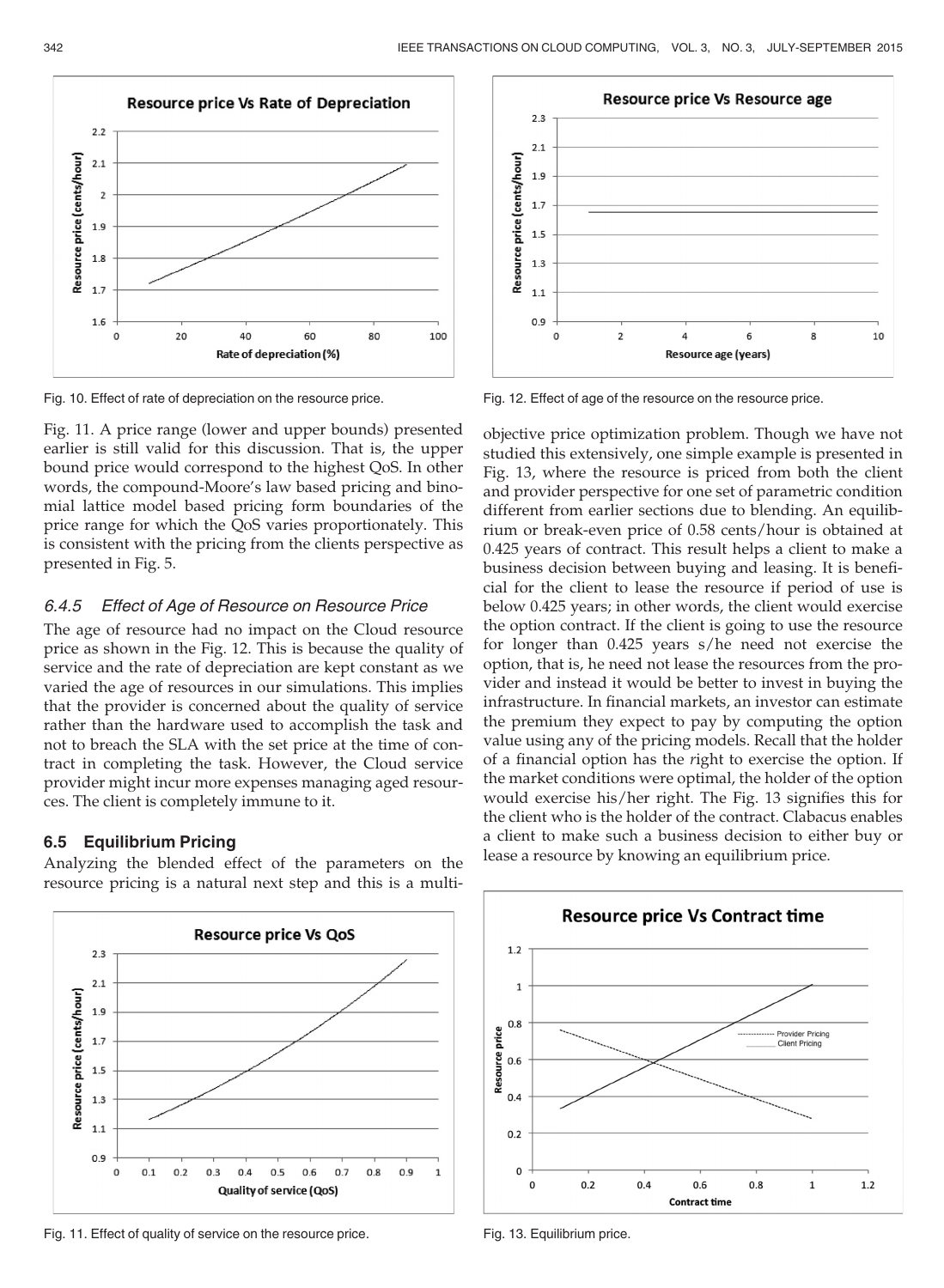From this figure, obviously it is not beneficial for the provider to run a data center for one client with a contract time larger than 0.425 years. However, knowing the overall cost of running the data center and using the data from this figure the provider can compute the minimum number of clients required to reach a break-even point. In other words, for the Cloud provider the financial impact would be influenced by the number of clients it has among other factors at any given time. The minimum required number of clients can be found using this figure. Referring back to the option pricing models, the writer of an option quotes the premium cost to sell the option based on the market competitors. Similarly, the Cloud provider would base his pricing decisions on the market factors and not only on the equilibrium price computed using the option-based models.

# 7 CONCLUSIONS AND FUTURE DIRECTIONS

We presented a quantitative approach to price Cloud resources from both client and provider's perspective with our proposed Clabacus (Cloud Abacus) architecture. Clabacus has the capability to recognize the input parameters and map them to pricing models appropriately. The challenge in mapping Cloud computing parameters to financial option model(s) is resolved by carefully analyzing individual parameters and their effects. We treated the Cloud resources as assets in a finance model to capture the realistic value of the cloud compute commodities and used financial option theory concepts and algorithms to solve the mathematical model. The finance model provided a lower bound on the prices. The upper bound is found using our proposed compound-Moore's law that takes into account various metrics (such as start time of the resource, use time, rate of depreciation, quality of service, rate of inflation, and capital investment). Risks faced by a provider is another major issue that affects the pricing of Cloud resources. We have addressed this challenge quantitatively through our proposed fuzzy logic and genetic algorithm based approaches to find the investment value-at-risk. The resource price computed in our computation module is adjusted with the VaR to arrive at the final resource price, and showed that the final price computed is still between the lower and upper bounds-making the final price competitive to clients and profitable to the provider.

The blended effect of the parameters on the resource pricing is a natural next step and this is a multi-objective price optimization problem. One such simple example was presented in Fig. 13 using financial option pricing model. Nash equilibrium economic principle could be used to achieve such a result, which is an interesting direction to pursue for further research.

# ACKNOWLEDGMENTS

The first author acknowledges the University of Manitoba Graduate Fellowship (UMGF) and the Department of Computer Science Merit Scholarship for partial financial support for his graduate studies. The second and third authors acknowledge partial financial support from Natural Sciences and Engineering Research Council (NSERC) Canada through the Discovery Grants. Ruppa K. Thulasiram is the corresponding author.

# **REFERENCES**

- [1] L. Vaquero, L. Rodero-Merino, J. Caceres, and M. Linder, "A break in the clouds: Towards a cloud definition," ACM SIGG-COMM Comput. Commun. Rev., vol. 39, no. 1, pp. 50–55, 2009.
- [2] Q. Li and Y. Guo, "Optimization of resource scheduling in cloud computing," in Proc. 12th Int. Symp. Symbolic Numeric Algorithms Sci. Comput., Timisoara, Romania, Sep. 2010, pp. 315–320.
- R. Buyya, J. Broberg, and A. Goscinski, Cloud Computing: Principles and Paradigms. New York, NY, USA: Wiley, 2011.
- [4] Y. Zhao, Y. Li, W. Tian, and R. Xue, "Scientific-workflowmanagement-as-a-service in the cloud," in Proc. Int. Conf. Cloud Green Comput., Xiangtan, Hunan, China, Nov. 2012, pp. 97–104.
- [5] M. Hu, J. Luo, and B. Veeravalli, "Optimal provisioning for scheduling divisible loads with reserved cloud resources," in Proc. 18th IEEE Int. Conf. Netw., Singapore, Dec. 2012, pp. 204–209.
- [6] S. Srirama, V. Ivanistsev, P. Jakovits, and C. Willmore, "Direct migration of scientific computing experiments to the cloud," in Proc. Int. Conf. High Perform. Comput. Simul., Helsinki, Finland, Jul. 2013, pp. 27–34.
- [7] R. E. Shrieves and J. M. Wachowicz-Jr., "Free cash flow (FCF), economic value added (EVA) and net present value (NPV): A reconciliation of variations of discounted-cash-flow (DCF) valuation," Eng. Economist: J. Devoted Problems Capital Investment, vol. 46, no. 1, pp. 33–52, 2001.
- [8] W. Leontief, Input-Output Economics. London, U.K.: Oxford Univ. Press, 1986.
- [9] S. Ross, R. Westerfield, J. F. Jaffe, and G. S. Roberts, Corporate Finance, 4th ed. New York, NY, USA: McGraw-Hill, 2005.
- [10] J. Hull, Options, Futures and Other Derivatives, 8th ed. Englewood Cliffs, NJ, USA: Prentice-Hall, 2012.
- [11] G. Moore, "Cramming more components onto integrated circuits," Electronics, vol. 38, no. 8, pp. 114–117, Apr. 1965.
- [12] E. Walker, "The real cost of a CPU hour," IEEE Comput., vol. 42, no. 4, pp. 35–41, Apr. 2009.
- [13] C. D. Patel and A. J. Shah, "Cost model for planning, development and operation of a data center," HP Laboratories, Palo Alto , CA, USA, Tech. Rep. hpl-2005-107(r.1), 2005.
- [14] S. Wee, "Debunking real-time pricing in cloud computing," in Proc. IEEE/ACM Int. Conf. Cloud, Cluster Grid Comput., Newport Beach, CA, USA, May. 2011, pp. 585–590.
- [15] A. N. Toosi, R. N. Calheiro, R. K. Thulasiram, and R. Buyya, "Resource provisioning policies to increase IaaS providers profit in a federated cloud environment," in Proc. IEEE Int. Conf. High Perform. Comput. Commun., Banff, AB, Canada, Sep. 2011.
- [16] B. Javadi, R. K. Thulasiram, and R. Buyya, "Statistical modeling of spot instance prices in public cloud environments," in Proc. IEEE Int. Conf. Utility Cloud Comput., Melbourne, Australia, Dec. 2011, pp. 219–228.
- [17] H. J. Moon, Y. Chi, and H. Hacigumu, "SLA-aware profit optimization in cloud services via resource scheduling," in Proc. IEEE 6th World Congr. Serv., Sanata Clara, CA, USA, Jun. 2010, pp. 152–153.
- [18] T. Tirapat, O. Udomkasemsub, X. Li, and T. Achalakul, "Cost optimization for scientific workflow execution on cloud computing," in Proc. Int. Conf. Parallel Distrib. Syst., Seoul, Korea, Dec. 2013, pp. 663–668.
- [19] M. Mazzucco and M. Dumas, "Reserved or on-demand instances? A revenue maximization model for cloud providers," in Proc. IEEE 4th Int. Conf. Cloud Comput., Sanata Clara, CA, USA, Jul. 2011, pp. 428–435.
- [20] S. Chaisiri, B.-S. Lee, and D. Niyato, "Optimization of resource provisioning cost in cloud computing," IEEE Trans. Serv. Comput., vol. 5, no. 2, pp. 164–177, Apr. 2012.
- [21] S. Chaisiri, R. Kaewpuang, B.-S. Lee, and D. Niyato, "Cost minimization for provisioning virtual servers in amazon elastic compute cloud," in Proc. IEEE 19th Int. Symp. Model. Anal. Simul. Comput. Telecommun. Syst., Singapore, 2011, pp. 85–95.
- [22] T. Truong-Huu and C.-K. Tham, "A novel model for competition and cooperation among cloud providers," IEEE Trans. Cloud Comput., vol. 2, no. 3, pp. 251–265, Jul–Sep. 2014.
- [23] T. Henzinger, A. Singh, V. Singh, T. Wies, and D. Zufferey, "Flexprice: Flexible provisioning of resources in a cloud environment," in Proc. IEEE 3rd Int. Conf. Cloud Comput., Miami, FL, USA, 2010, pp. 83–90.